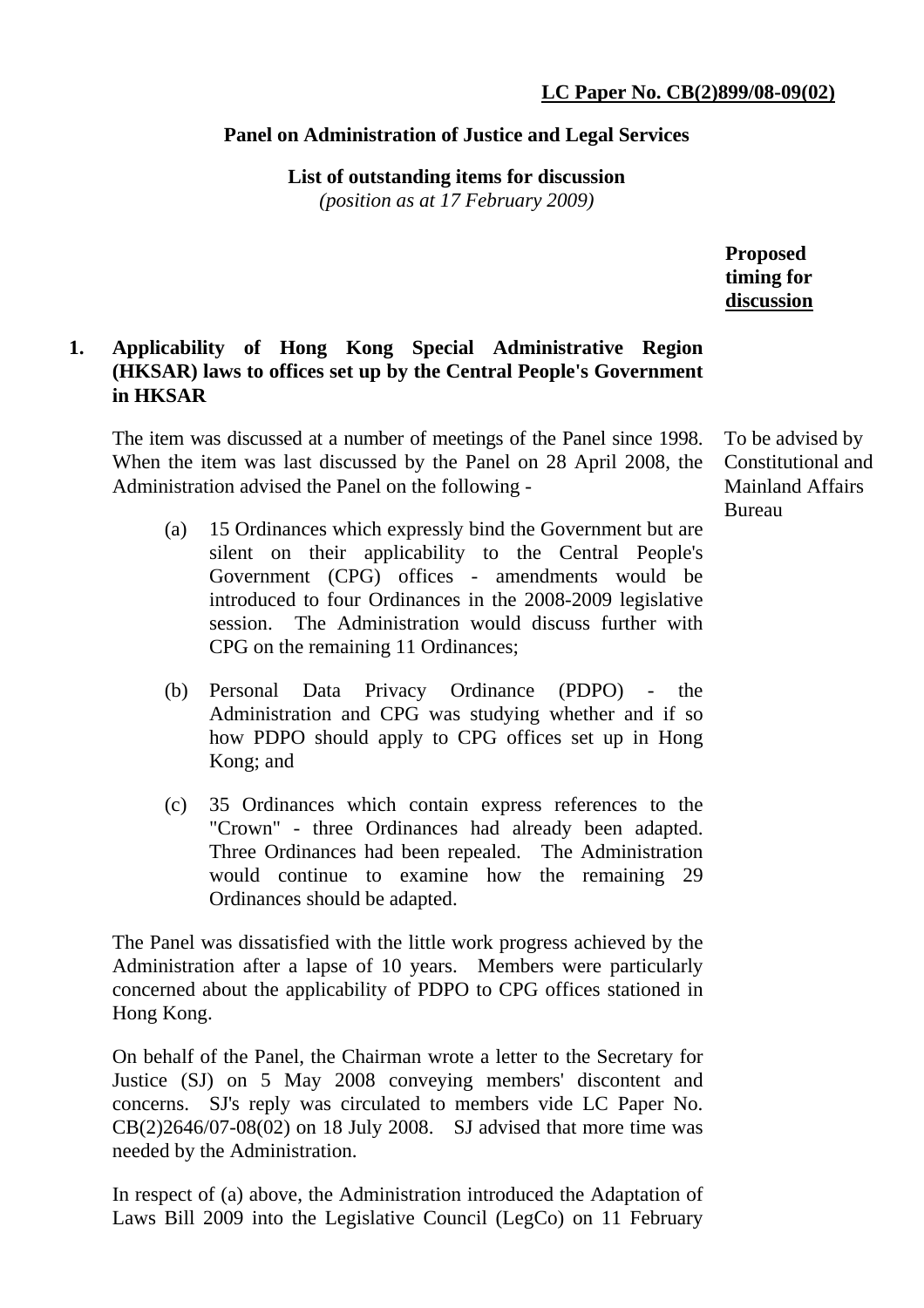2009 to amend the application provisions of four Ordinances, namely the Legislative Council Commission Ordinance (Cap. 443), Plant Varieties Protection Ordinance (Cap. 490), Patents Ordinance (Cap. 514) and Registered Designs Ordinance (Cap. 522), to make them also applicable to the three offices set up by CPG in HKSAR. A Bills Committee has been formed to study the Bill.

# **2. Five-yearly review of the criteria for assessing the financial eligibility of legal aid applicants**

The Panel received views from organizations on the approach of the next five-yearly review of the criteria for assessing financial eligibility of legal aid applicants in March 2007 and May 2008. The Panel requested the Administration to consider the views and suggestions of the organizations, and the following views of members when formulating more specific proposals for financial eligibility limits -

March 2009 Home Affairs Bureau (HAB)

- (a) the scope of the Supplementary Legal Aid Scheme (SLAS) should be expanded;
- (b) in assessing a person's financial eligibility, relevant factors such as age, health and their earning power should be taken into account;
- (c) the appropriateness of having a one-line financial eligibility limits, i.e. one limit for all types of cases under the Ordinary Legal Aid Scheme and the criminal legal aid cases, and another limit for SLAS; and
- (d) the present scope of legal aid should be extended from litigation to legal advice.

At the meeting on 20 October 2008, the Administration advised that it would consult stakeholders on the proposal for financial eligibility limits and revert to the Panel in the first quarter of 2009.

## **3. Criminal legal aid fee system**

At the request of the two legal professions made in 2003, the Administration reviewed the criminal legal aid fee system and discussed the relevant issues with the Panel at the meetings in December 2005, May 2006, February and June 2007. The Panel noted that the Administration had reached broad consensus with the legal professional bodies on the proposed structure of the criminal legal aid fee system, and had proposed rates for the various items for various court levels for their consideration. While the Bar Association was content with the proposal, the Law Society considered that the fee rates for the new system unreasonable.

To be advised by **HAB**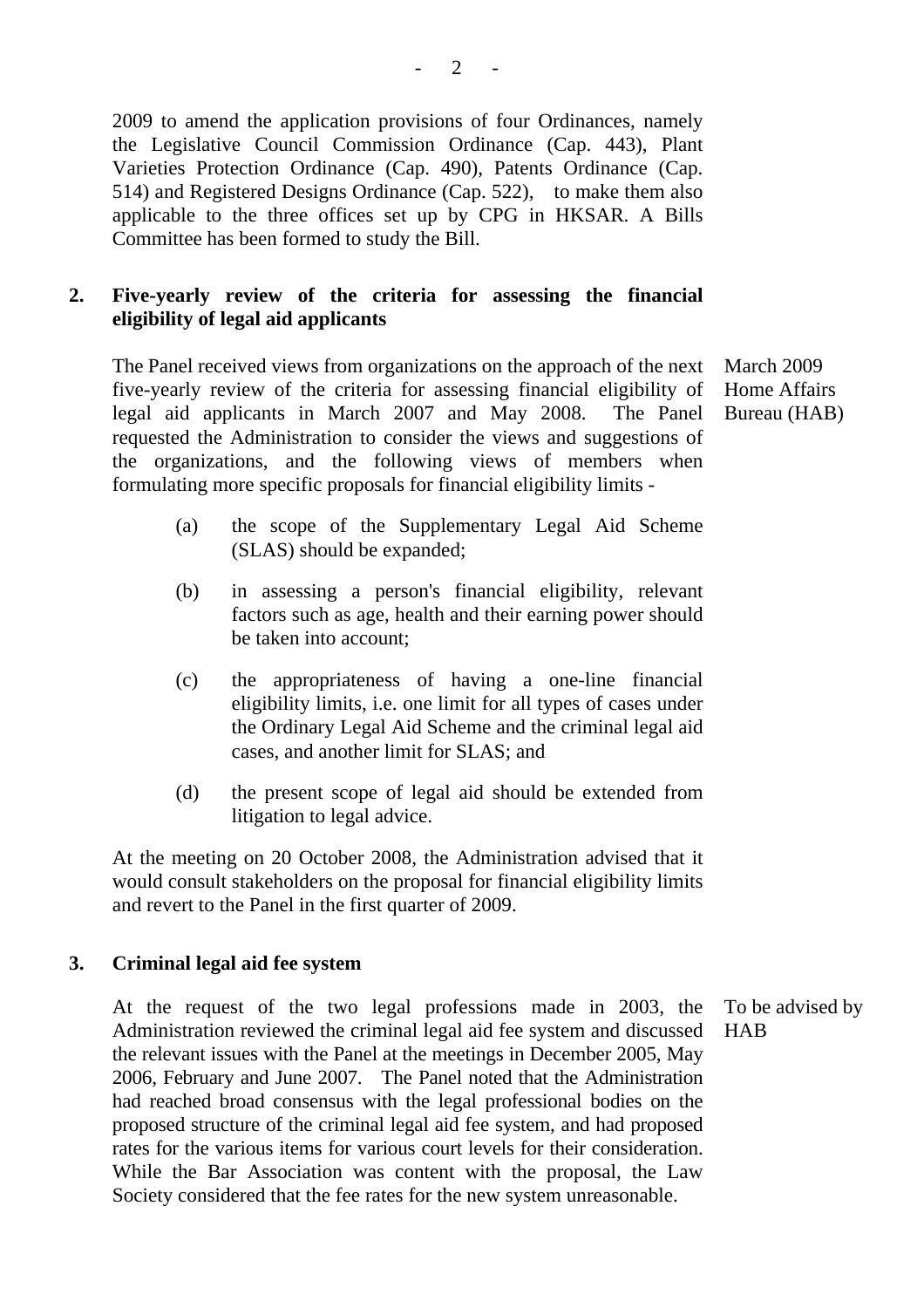The Administration reported progress of discussions with the two legal professional bodies to the Panel in February 2008. The Administration was requested to consider the Law Society's proposal that the hourly rate in criminal legal aid should be at a par with civil taxation rates on a party-to-party basis. At the meeting on 16 December 2008, the Administration informed members that it had offered a revised proposal on fee rates for the consideration of the Law Society, but a mutually acceptable proposal was yet to be made. The Panel urged the two parties to overcome their differences on the issue as soon as possible, and requested the Administration to report to the Panel on the progress in due course.

## **4. Professional Indemnity Scheme of the Law Society**

In its report to the House Committee on 26 October 2001, the former Subcommittee on Solicitors (Professional Indemnity) (Amendment) Rules 2001 recommended that this Panel should follow up the progress of the independent review of the insurance arrangement under the Professional Indemnity Scheme (PIS) of the Law Society. Since then, the Panel has monitored the review of PIS and received progress reports from the Law Society.

In November 2004, members of the Law Society voted for a Qualifying Insurers Scheme (QIS) to replace the existing scheme.

In May 2006, the Law Society informed the Panel that its members had voted by a large majority not to replace the existing PIS by a QIS at its Extraordinary General Meeting on 27 April 2006. The Law Society had set up a Professional Indemnity Scheme Review Working Party to identify any deficiencies in the existing scheme, consider how they might be remedied, and make appropriate recommendations.

At the Panel meeting in February 2007, the Law Society gave a report on the progress of work of the Review Working Party. The Working Party would proceed to consider a number of outstanding issues and submit a report with recommendations to the Council of the Law Society in due course. The Panel noted that the reinsurance contract was renewed w.e.f. 1 October 2006 for a period of three years, with an option to terminate after two years.

The Law Society's second report on the progress of work of the Review Working Party was issued to the Panel vide LC Paper No. CB(2)1722/07-08(01) on 25 April 2008.

## **5. Demand for and supply of legal and related services**

On 7 November 2001, a motion was passed by the Council urging, inter June 2009

To be decided by the Panel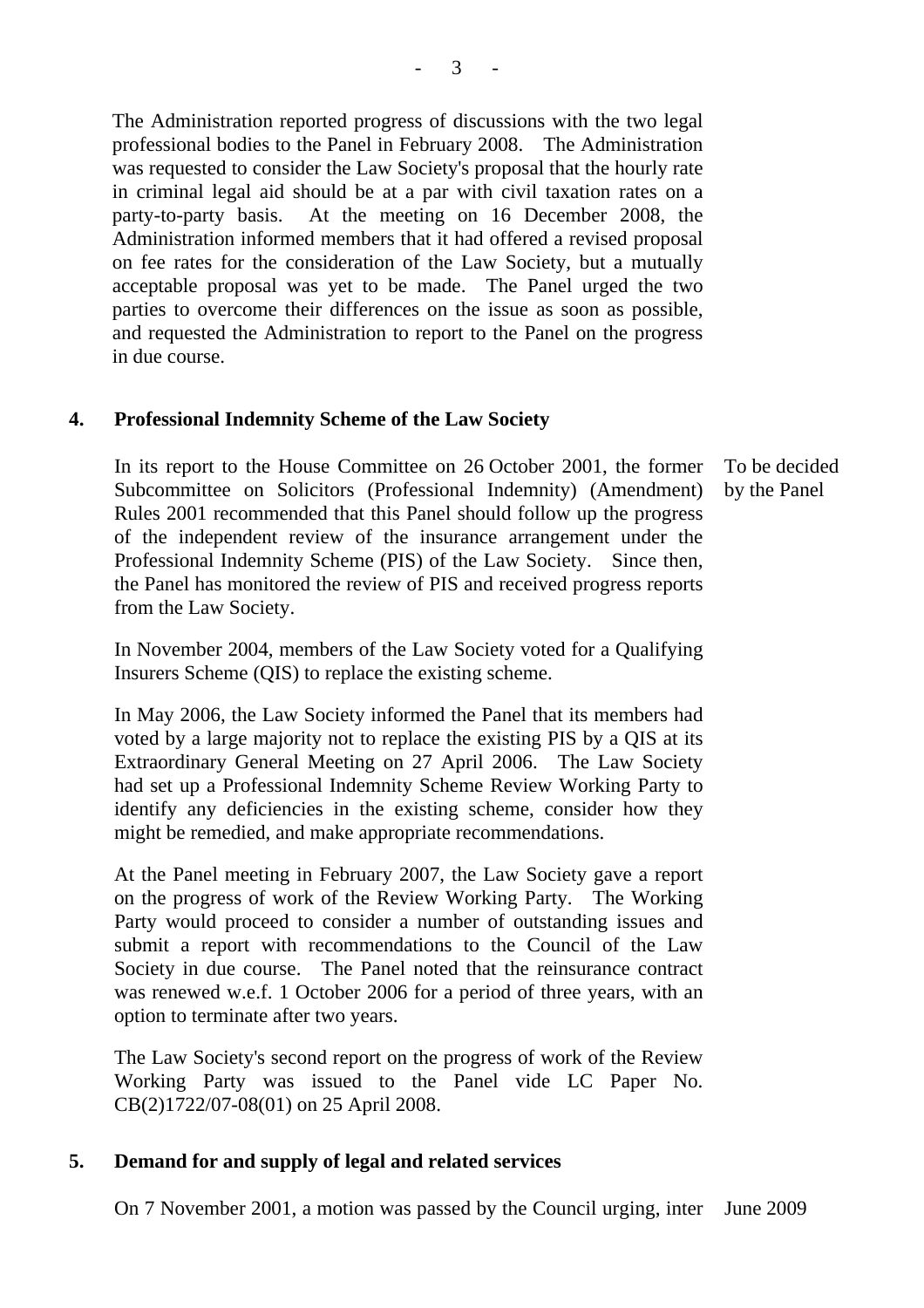alia, the Government to conduct a comprehensive review on the demand for and supply of legal and related services.

A Consultative Committee chaired by the Solicitor General was established to oversee the Consultancy Study on the Demand for and Supply of Legal and Related Services in Hong Kong (the Consultancy Study) which started on 29 July 2004.

The Panel discussed the Reports of the Consultancy Study in May 2008. The Panel requested the Administration to consider how to make use of the information in the Reports and report its consideration in the 2008-2009 legislative session. The Law Society was also invited to put forth a proposal on the supply of legal and related services.

At the meeting on 22 October 2007, the Chairman proposed and the Panel agreed that it was opportune for the Administration to review the Free Legal Advice Scheme which was under the purview of HAB. As free legal advice services provided by legal profession were covered in the Reports, the Chairman considered it appropriate to discuss the subject in the broader context of the demand for and supply of legal and related services in Hong Kong.

## **6. Limited liability partnership (LLP) for legal practice**

At its meeting on 31 March 2005, the Panel considered the Research Report on "Limited Liability Partnership and Liability Capping Legislation for the Practice of Law in Selected Places" (RP04/04-05) prepared by the Research and Library Services Division of LegCo Secretariat (RLSD) and a submission made by the Hong Kong Institute of Certified Public Accountants on professional liability reform in Hong Kong. DoJ

The Panel continued discussion on the relevant issues at its meeting on 23 May 2005, with particular reference to the report prepared by the Law Society's Working Party on LLP.

At the meeting on 27 March 2006, the Administration informed members that it had decided that no further studies would be carried out into proposals on limitation of liability to pay compensation during the remainder of the Chief Executive's term of office (ending on 30 June 2007).

At the meeting on 22 October 2007, the Panel agreed that it was opportune to request the Administration to reconsider its position on professional liability reform. In response to the Panel, the Administration advised on 22 February and 10 July 2008 that limited liability for professional practices cut across a number of sectors and areas of policy responsibility. DoJ was prepared to consider LLP for legal professionals, and would meet with the Law Society to discuss the issue and would inform the Panel of any progress.

Department of Justice (DoJ)/ **HAB** 

To be advised by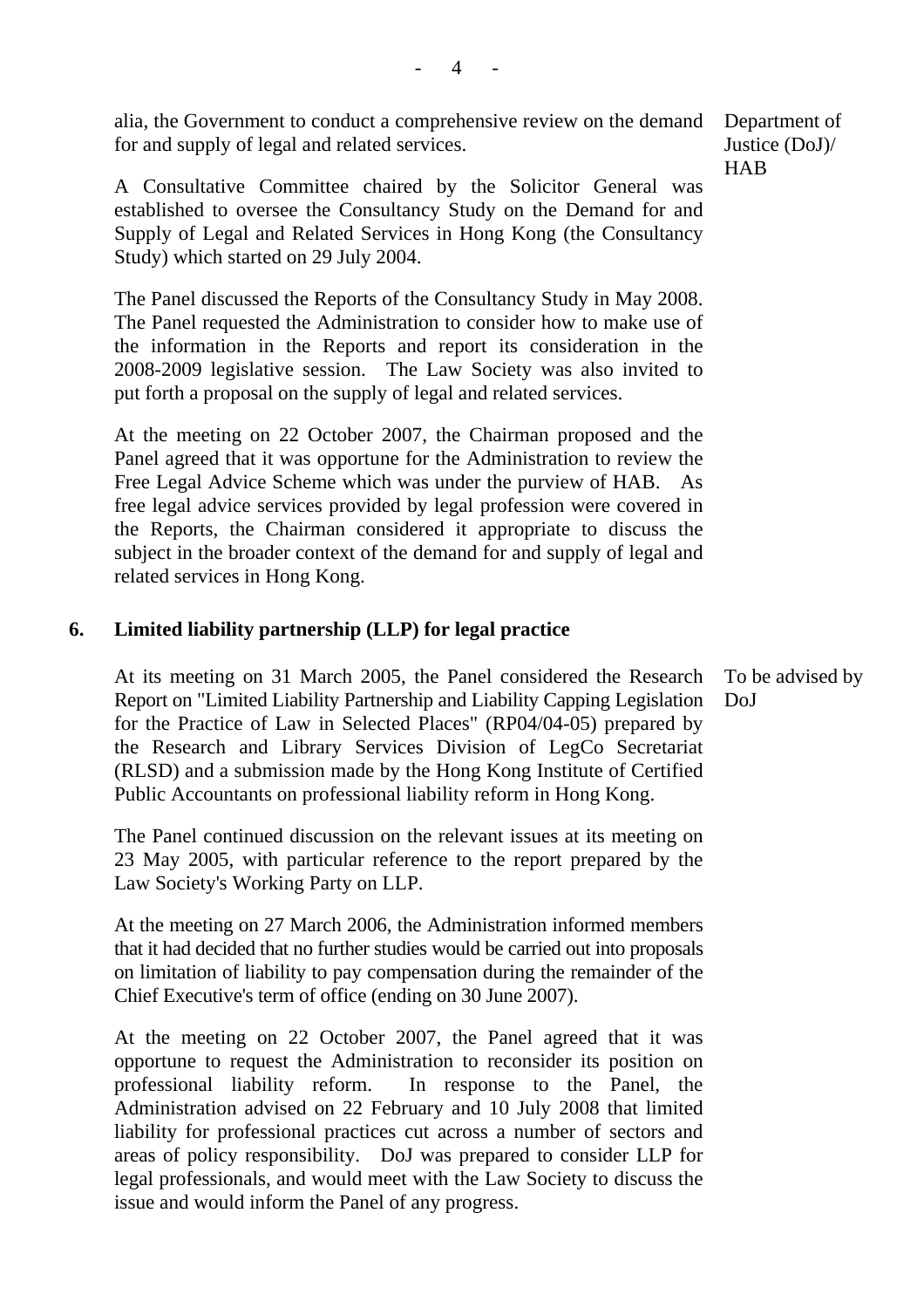At the meeting on 16 December 2008, the Administration briefed the Panel on the developments of a proposal to permit LLP for legal practice. The Panel noted that the Administration had been in discussion with the Law Society on the related policy and legislative issues and it was expected that the relevant legislative amendments to be made to the Legal Practitioners Ordinance (Cap. 159) for the introduction of LLP would be introduced in LegCo around October to December 2009. To facilitate members' consideration, the Administration was requested to provide the Panel with more information on the LLP proposal in two months' time. The Law Society was also requested to advise its current position on solicitor corporations.

#### **7. Recovery agents**

The Panel discussed this item at its meetings on 28 November 2005, 22 January, 23 April 2007 and 19 March 2008. At the last meeting, the Administration was requested to update the Panel on the timeframe for launching the Announcements of Public Interest to combat illegal activities of recovery agents, the outcome of the cases under Police investigation and other related issues in due course. The Administration's response was issued to members vide LC Paper No. CB(2)2575/07-08 on 9 July 2008. February 2009 DoJ

## **8. Pilot Scheme on Mediation of Legally Aided Matrimonial Cases**

In the Final Report issued by the Chief Justice (CJ)'s Working Party on Civil Justice Reform in March 2004, it recommended that the Legal Aid Department (LAD) should have power in suitable cases to limit its funding of persons who qualified for legal aid to the funding of mediation, alongside its power to fund court proceedings where mediation was inappropriate or had failed. March 2009 HAB

In order for the Administration to consider the Working Party's recommendation, LAD launched a one-year pilot scheme on 15 March 2005 to assess the cost-effectiveness and implications of providing legal aid to cover mediation of legally aided matrimonial cases.

The Administration briefed the Panel on the final evaluation of the Pilot Scheme in June 2007. The Panel was briefed on the main features of the proposal to extend legal aid to cover mediation in legally-aided matrimonial cases as a permanent arrangement at the meeting in June 2008. The Panel supported the proposal. The Administration has also consulted the Legal Aid Services Council (LASC), the two legal professional bodies and relevant mediation bodies on the proposed arrangement. The relevant bill has been included in the Legislative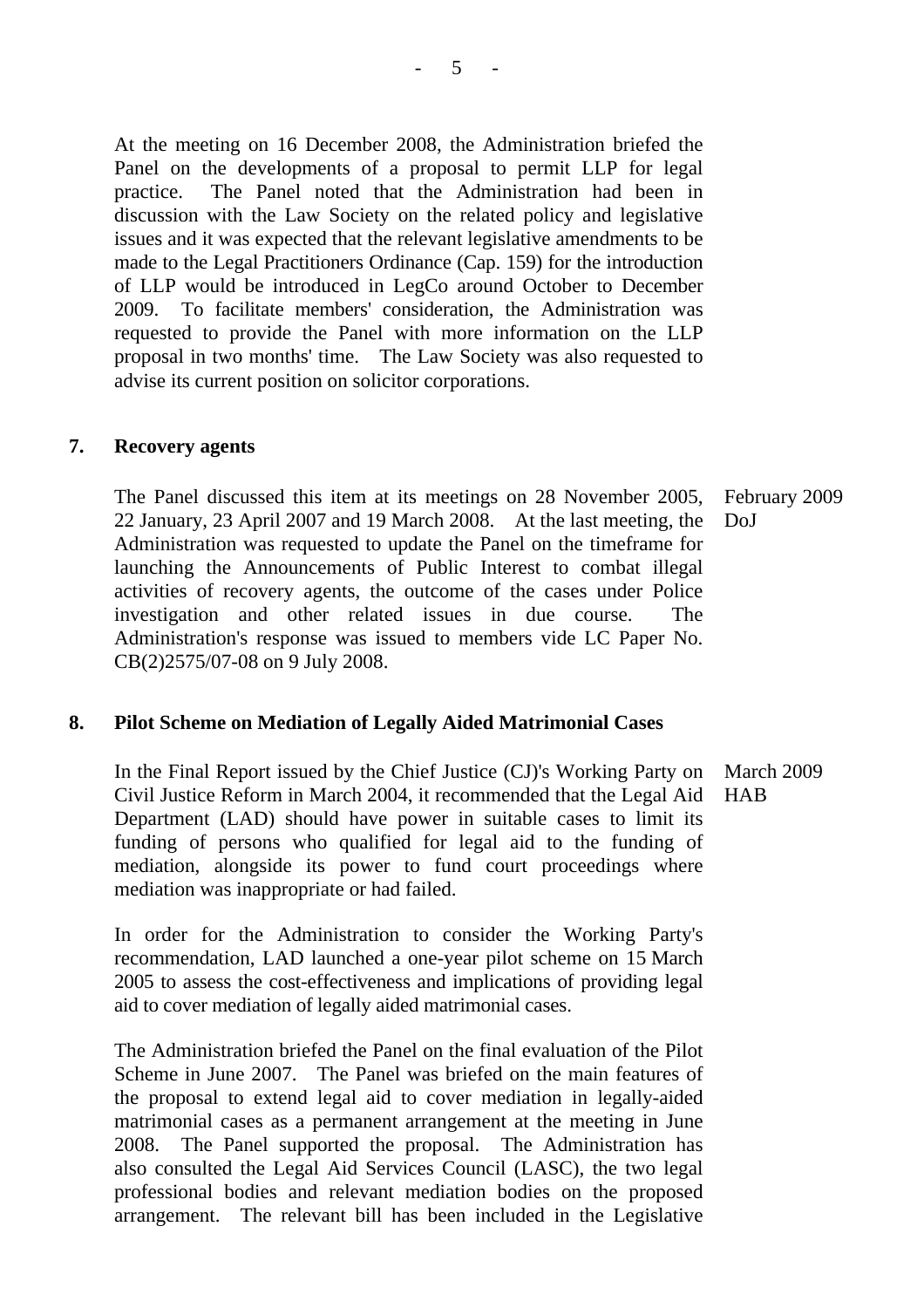Programme 2008-2009 provided by the Administration on 22 October 2008.

## **9. Review of the jurisdiction of the Office of the Ombudsman**

The Panel considered the Research Report on "Jurisdiction of Ombudsman Systems in Selected Places" prepared by RLSD at its meeting on 26 June 2006.

At the same meeting, the Ombudsman informed members that the review of the jurisdiction of the Office of the Ombudsman would consist of two parts: Part I would be an "operational" review of the Ombudsman Ordinance (Cap. 397), and Part II a more generalized review of developments in ombudsmanship. The Ombudsman submitted Part I and Part II of the Review to the Administration in November 2006 and November 2007 respectively.

At the meetings on 13 December 2007 and 25 February 2008, the Panel discussed the Administration's initial response to the recommendations made in Part I of the Review. The Administration will formulate its final response to the recommendations made in Part I of the Review and revert to the Panel in the first quarter of 2009.

## **10. Independent statutory legal aid authority**

In its written response to the Panel regarding the proposed transfer of the legal aid portfolio from the Administration Wing of the Chief Secretary for Administration's Office to HAB, LASC advised the Panel that it had recommended to CE the establishment of an independent statutory legal aid authority in September 1998. Although the recommendation was not accepted by the Administration, LASC considered it appropriate to seek a review of the issue.

The Administration advised on 20 December 2007 that LASC expected to complete the study around the end of 2008, and the Administration would revert to the Panel after it had considered the outcome of LASC's study.

At the meeting on 28 January 2008, members agreed that a research study on legal aid systems in selected places should be conducted by RLSD. RLSD submitted an interim report for the consideration of the Panel in May 2008. RLSD advised in December 2008 that it was finalizing the English draft of the full research report and would make the report available for discussion in early 2009.

The Administration advised in February 2009 that LASC's study was still on-going.

March 2009 Administration Wing of the Chief Secretary for Administration's office

To be advised by HAB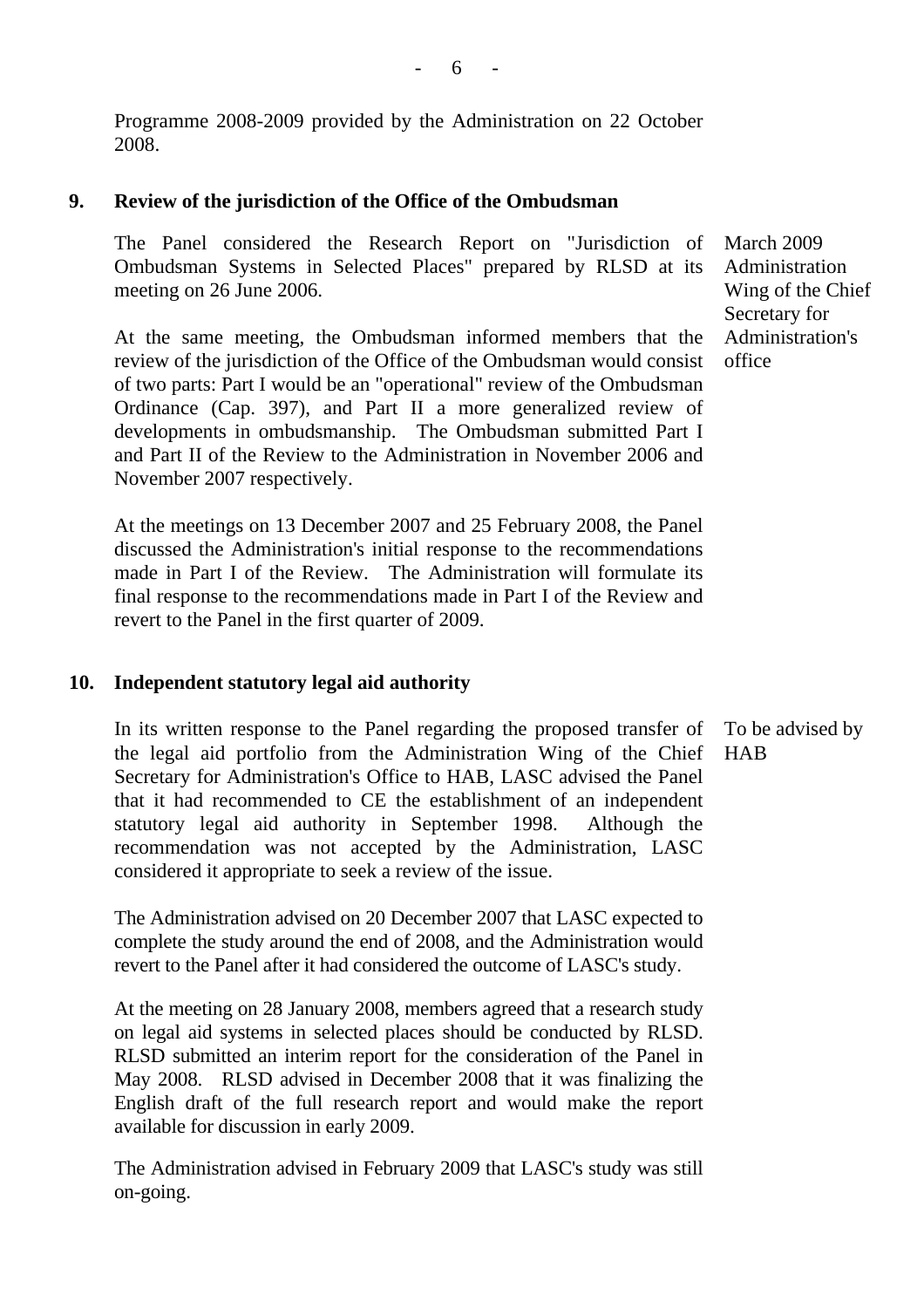## **11. Transcript fees**

Issues relating to the fee charging mechanism for production of transcripts of court proceedings and the impact of transcript fees on litigants' ability to pursue appeals were first discussed at the Panel meeting on 23 June 2003.

November 2009 JA

On 15 December 2005, the Judiciary Administration (JA) briefed the Panel on its proposals on how the fees for transcript and record of proceedings at all levels of court should be set and administered. The Panel requested JA to reconsider whether the proposed fees could be further reduced. At the Panel meeting on 22 January 2007, JA briefed the Panel on the newly proposed directed/authorized/administrative fees for transcript and record of proceedings. The Panel had no objection to the implementation of the revised fees with effect from 1 February 2007.

At the meeting on 28 April 2008, JA reported progress on the issues raised at the meeting on 22 January 2007. JA advised that -

- (a) it would conduct an overall costing review of transcript and recording services by end-2008; and
- (b) it would revert to the Panel on the proposed legislative amendments to revise/prescribe fees for transcript and record of proceedings and to provide a general power to the court to waive, reduce or defer these fees which would be introduced into LegCo in 2009.

## **12. Review of court buildings**

During a court visit by the Panel in the 2006-2007 session, members expressed the view that the design and the location of court buildings should reflect the importance and dignity of the courts and the independence of the Judiciary. The interior design of court buildings such as court/waiting rooms was also important. For example, members of the Panel had previously expressed concern about the setting of juvenile courts in Magistrates Court Buildings. JA

JA advised in November 2008 that a comprehensive review of the Judiciary premises was embarked with a view to mapping out a long-term accommodation strategy for the next decade that would meet the operational needs of the Judiciary. The scope of this review to be completed by late 2009 would cover -

- (a) policy matters regarding location, design and facilities of court buildings;
- (b) the existing provision of accommodation for the Judiciary

Fourth quarter of 2009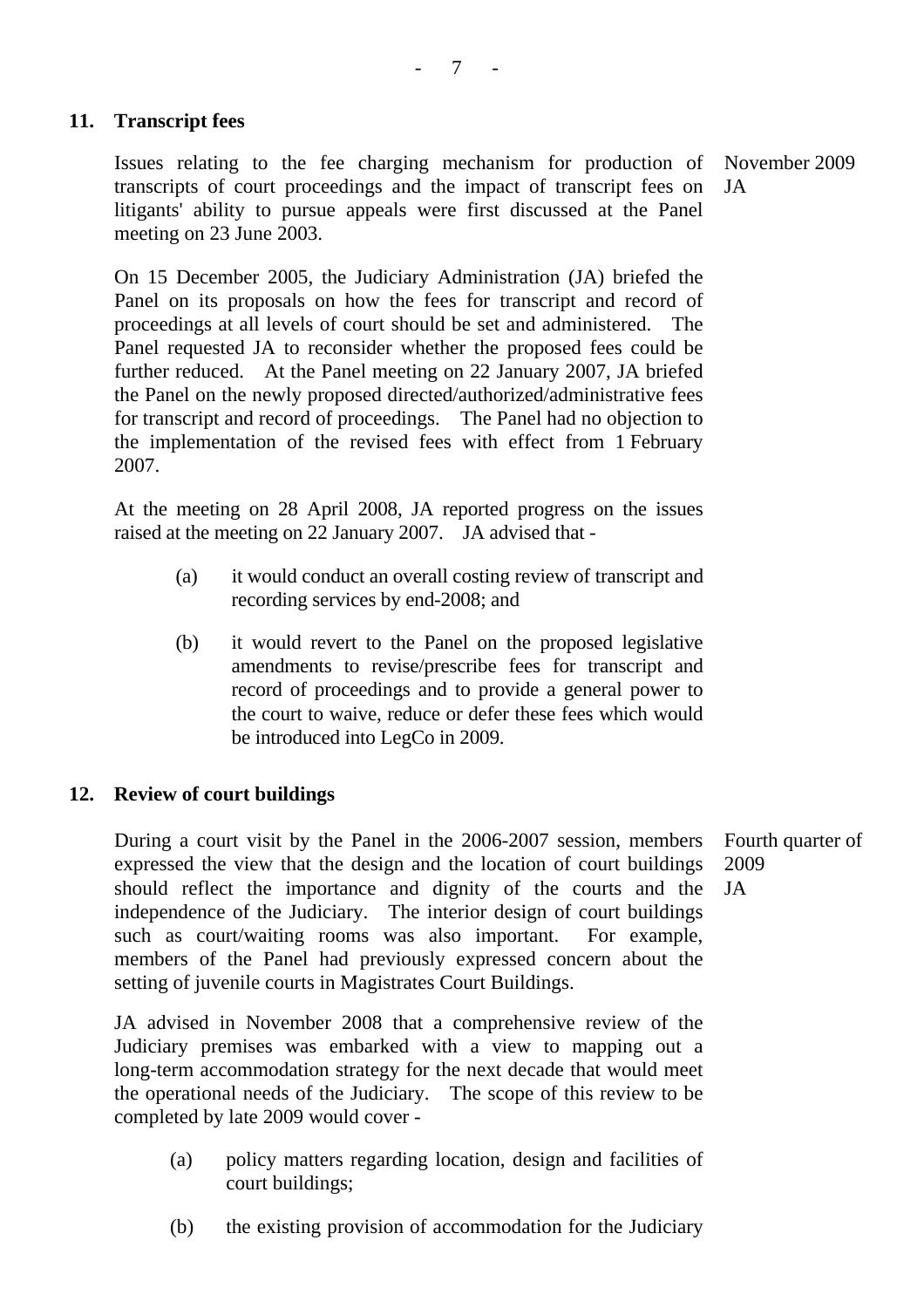in 12 different premises, including the adequacy of such provision or otherwise; and

(c) whether there is any need for expansion to meet existing and future operational needs; and if so, how such needs should be met.

## **13. Report on Conditional Fees**

The Report on Conditional Fees was published by the Law Reform Commission (LRC) in July 2007. At the meeting on 22 October 2007, the Panel agreed to discuss relevant issues at a future meeting. Beginning of 2009-2010 session

DoJ/HAB

## **14. Development of mediation services**

Following CE's announcement to develop mediation services in Hong Kong in the 2007 Policy Address, the Working Group on Mediation, chaired by SJ, was established to review the current development of mediation and to make recommendations on how mediation could be more effectively and extensively used to resolve disputes. At the meeting in June 2008, the Panel was informed that the Working Group had formed three Sub-groups in April 2008 to consider and make findings on specific issues, i.e. public education and publicity, accreditation and training, and regulatory framework. The Sub-groups would submit their reports to the Working Group in 18 months and the Working Group would release its report in about two years. June 2009 DoJ

The Panel considered it important to help the ordinary people to resolve disputes by quicker and more effective ways instead of requiring them to resort to the judicial process. The Panel requested the Administration to explore ways to facilitate and encourage community mediation such as mediation of building management disputes, and to address the legal profession's concern about the availability of suitable venues for conducting community mediation, pending the outcome of the review of the Working Group in two years' time.

## **15. Pilot Scheme for Building Management Cases in the Lands Tribunal**

At the meeting on 13 December 2007, the Judiciary Administration briefed the Panel on the main features of the Pilot Scheme for Building Management Cases in the Lands Tribunal to be launched on 1 January 2008. JA would conduct a review to evaluate the effectiveness of the Pilot Scheme after it had been launched for 12 months. The Panel agreed to follow up the review. April 2009 JA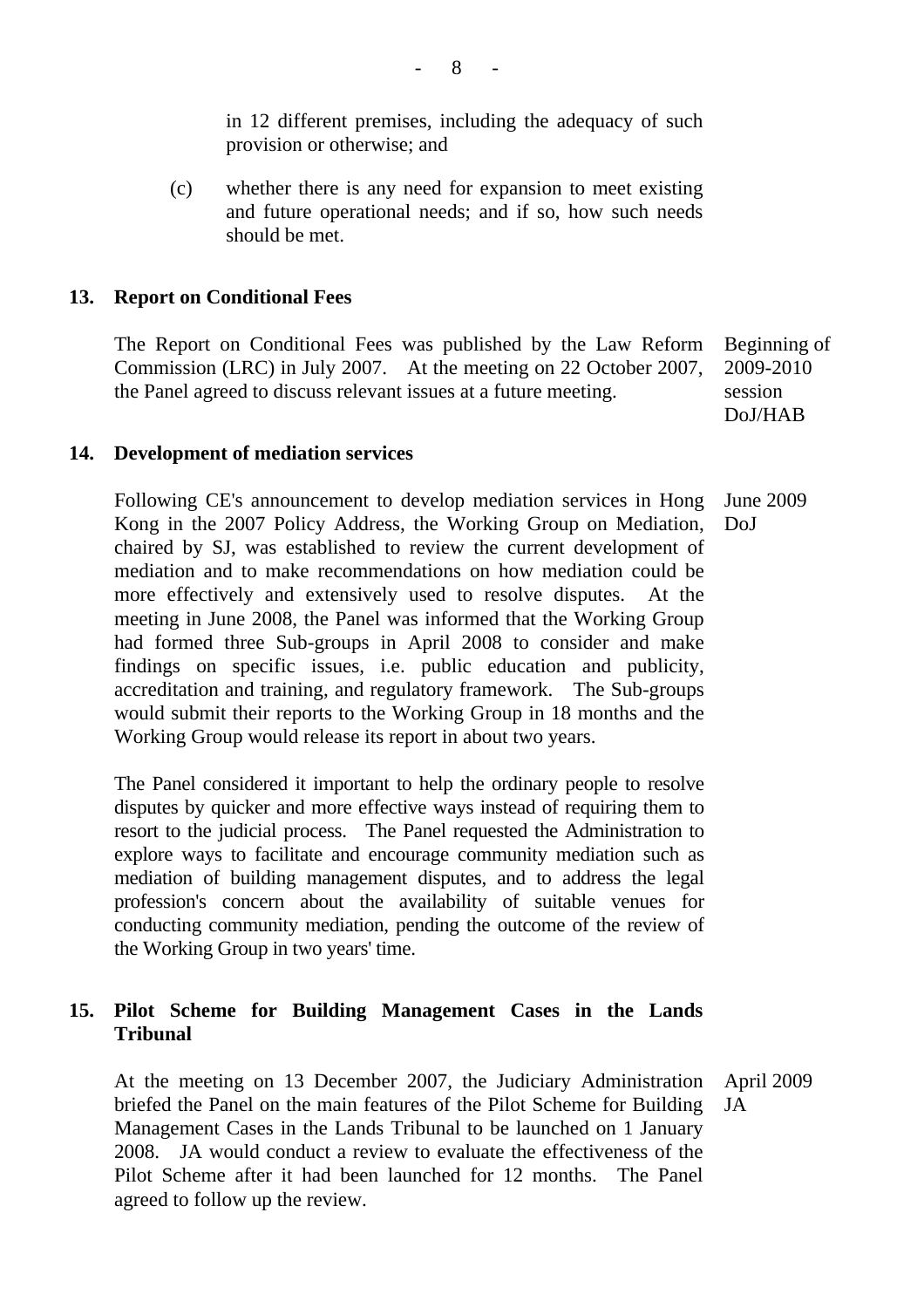#### **16. Pre-trial interviewing of witnesses by prosecutors**

It had come to the attention of the Panel that the Director of Public Prosecutions (DPP) had established a Working Group in 2007 to examine the feasibility of introducing a scheme of pre-trial witness interviews (PTWI) by prosecutors in Hong Kong, and accepted its recommendation that before any decisions were taken, a nine-month monitoring exercise would be conducted to collect relevant statistics and information with effect from 1 April 2008. At the meeting in June 2008, the Panel discussed the existing policy and practice on PTWI, the objectives of the monitoring scheme, and the experience of, and the schemes adopted in, other major common law jurisdictions. DoJ

The Panel expressed concern that there was no prior consultation by the Administration with the two legal professional bodies before the launch of the monitoring scheme. The Administration explained that the Working Group would make recommendations in 2009 and all interested bodies would be consulted if it was decided that PTWI scheme should be taken forward. The Working Group would carefully consider the pros and cons of PTWI as well as its relevance in Hong Kong. Members requested the Administration to report progress to the Panel in due course.

#### **17. Implementation of Civil Justice Reform (CJR)**

In response to the request of the former Subcommittee on Draft Subsidiary Legislation Relating to CJR, JA reported to the Panel at the meeting on 13 January 2009 on the progress on preparation and training of the two legal professional bodies for the implementation of CJR scheduled for April 2009.

The Panel noted that the Judiciary, the Bar Association and the Law Society had launched training programmes to prepare judges and legal practitioners for the implementation of CJR and that the two legal professional bodies had indicated their readiness for the implementation of CJR by April 2009. The Panel also noted that CJ had established a Committee (the Monitoring Committee) to monitor the working of the reformed civil justice system after the implementation of CJR and to make suggestions to ensure its effective operation. The Panel requested JA to provide further information on the work of the Monitoring Committee and to brief members on the effectiveness of the reformed system at an appropriate juncture, say around six to 12 months after the implementation of CJR. In February 2009, JA advised that the Judiciary intended to keep the Panel informed of the progress of the implementation of CJR in about a year's time.

To be advised by

JA

May 2009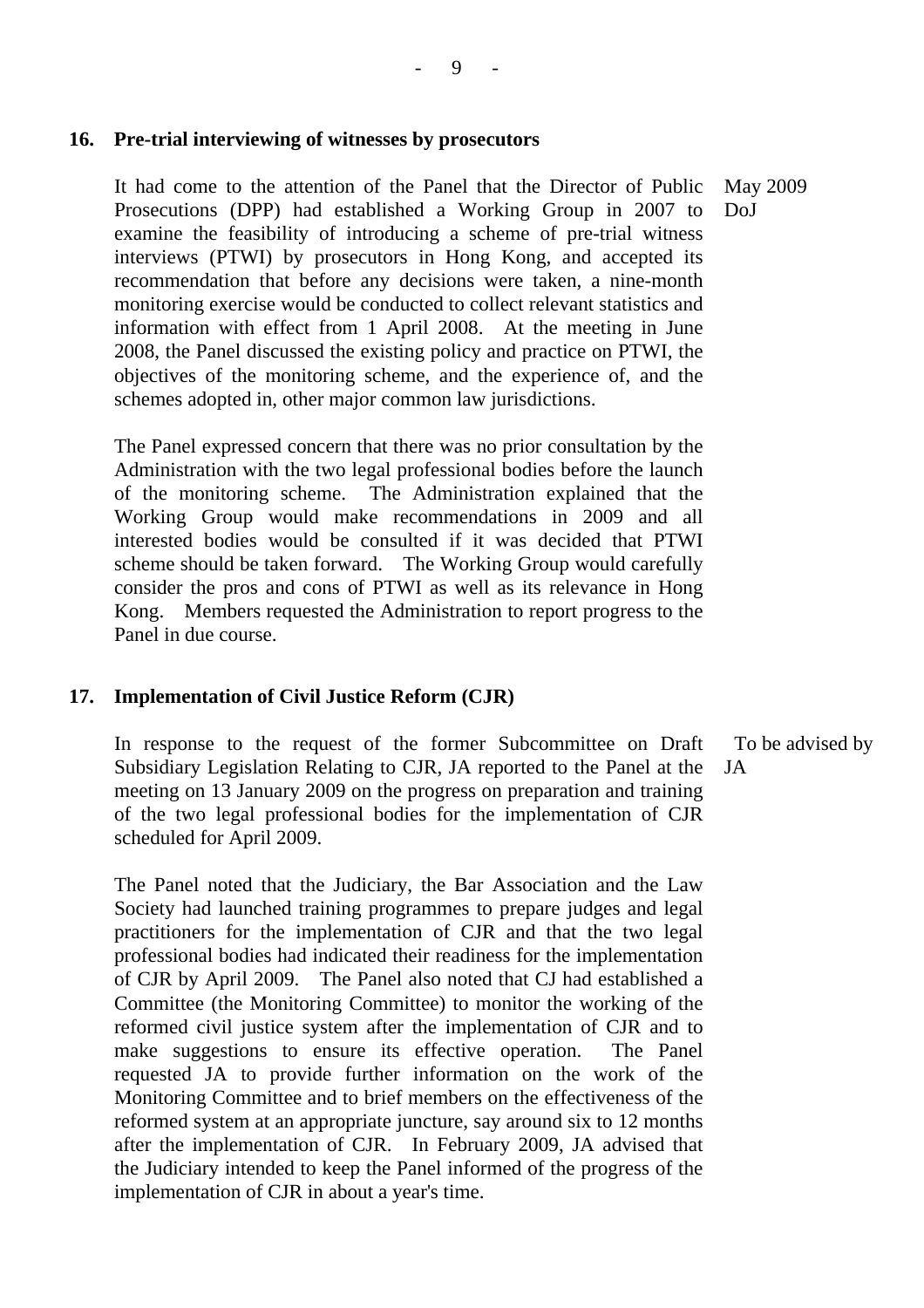## **18. Arbitration Bill**

DoJ published the Consultation Paper on Reform of the Law of Arbitration in Hong Kong and the Draft Arbitration Bill on 31 December 2007 to seek views on reform of the law of arbitration in Hong Kong. The Panel was briefed on the Consultation Paper at its meeting on 28 January 2008. The Consultation Paper sought to create a unitary regime of arbitration on the basis of the UNCITRAL Model Law on International Commercial Arbitration (Model Law) adopted by the United Nations Commission on International Trade Law (UNCITRAL) for all types of arbitration, thereby abolishing the distinction between domestic and international arbitrations under the existing Arbitration Ordinance (Cap. 341). The draft Bill adopted the structure of the Model Law as its framework. Members in general expressed support for the proposals in the Consultation Paper. DoJ

The Administration advised in October 2008 that it would introduce the Arbitration Bill to reform the law of arbitration based on the recommendations in the 2003 Report of the Committee on Arbitration Law and the results of the consultation exercise conducted by DoJ in the first half of 2008. The relevant bill has been included in the Legislative Programme 2008-2009 provided by the Administration on 22 October 2008.

## **19. Class actions**

Under the current law in Hong Kong, the sole machinery for dealing with multi-party proceedings in Hong Kong is a rule on representative proceedings under the Rules of the High Court which was criticized as restrictive and inadequate by CJ's Working Party on Civil Justice Reform. In its Final Report in March 2004, the Working Party recommended that a scheme for multi-party litigation (i.e. class actions) should be adopted in principle. May 2009 DoJ

At the meeting on 14 October 2008, the Chairman proposed and the members agreed that, arising from the incident related to Lehman Brothers' minibonds in which a large number of consumer investors would need to take legal action individually for their losses, it would be opportune for the Panel to take up the issue with the Administration.

Upon the Panel's enquiry, DoJ advised on 29 October 2008 that a LRC subcommittee under the chairmanship of Mr Anthony NEOH, SC was appointed in November 2006 to consider whether a scheme for multi-party litigation should be adopted in Hong Kong. Both the Director of Legal Aid and the Consumer Council were consulted. A draft paper for public consultation was being finalized by the